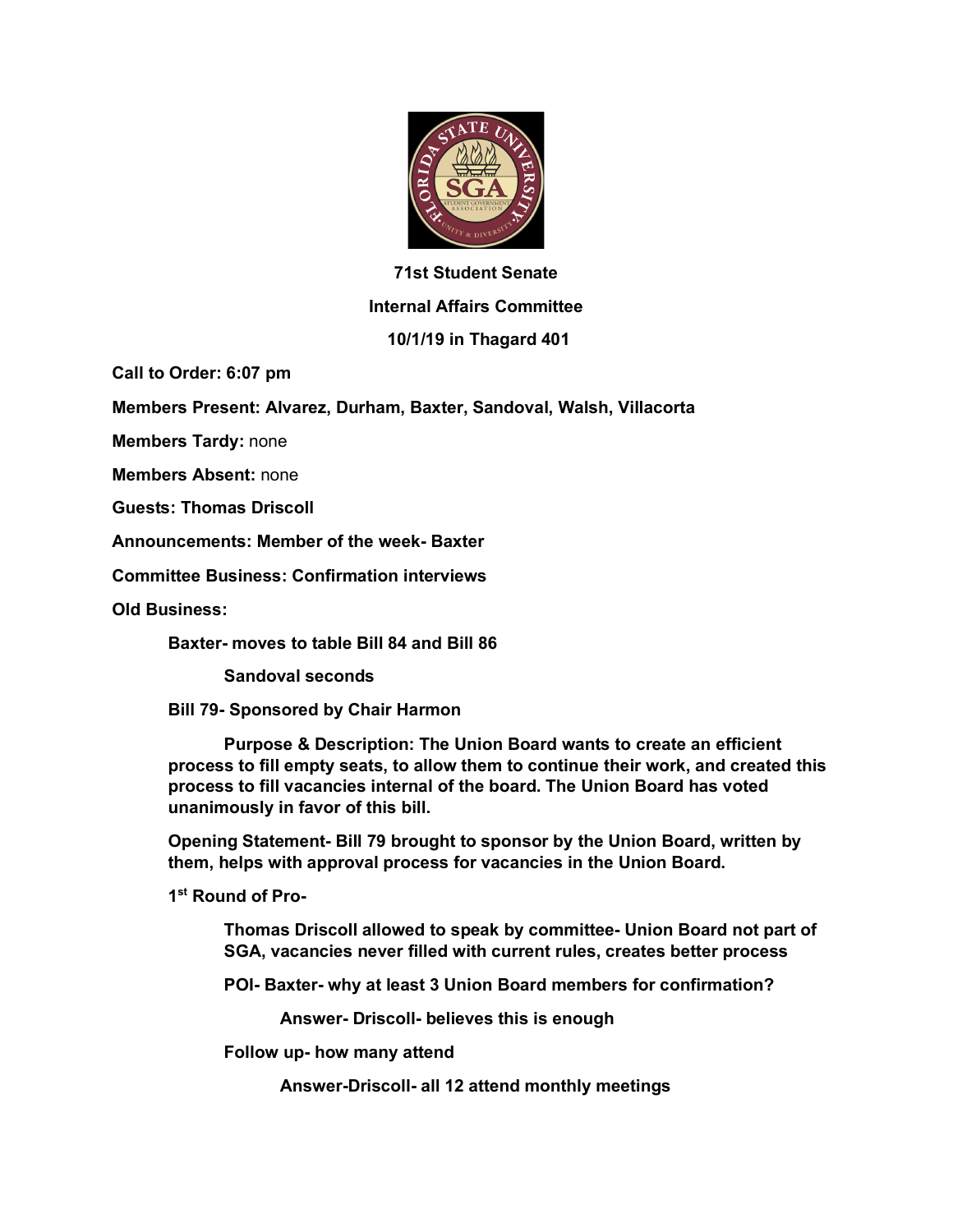**1st Round of Con-**

**2nd Round of Pro-**

**POI- Baxter- why is application window open for only five (5) days?**

**Answer-Driscoll- sees no purpose in making it longer**

**Sen. England- keeping application window open longer allows for more publicity**

**Alvarez moves to amend**

**Harmon finds it friendly**

**Baxter moves to amend from five (5) business days to ten (10) business days**

**Harmon finds it friendly**

**Driscoll- Union Board will withdraw support until they can vote on it**

**Alvarez moves to amend from 24 business hours to 1 business day**

**Harmon finds it friendly**

**Alvarez moves to remove "The Union Board has voted unanimously in favor of this bill."**

**Harmon finds it friendly**

**Sandoval moves to call the question**

## **Baxter seconds**

- o **Voting Results**
- o **Yes- (5) Baxter, Sandoval, Walsh, Alvarez, Villacorta**
- o **No- (0)**
- o **Abs.- (0)**

## **New Business:**

- **Interview One- Matthew Rega, IRHC Assistant Director of Finance**
	- o **Opening Statement- Elected in April, has filled role since then, wants to fix how money is tracked using an excel spreadsheet, has already made spreadsheet, wants to increase brand recognition of IRHC and build community on campus**
	- o **Technical, Non-Debatable Questions-**
		- § **Alvarez- financially certified?**
			- **Answer-yes**
	- o **Questions Related to Position-**
		- § **Alvarez- what has been your experience with Housing and IRHC?**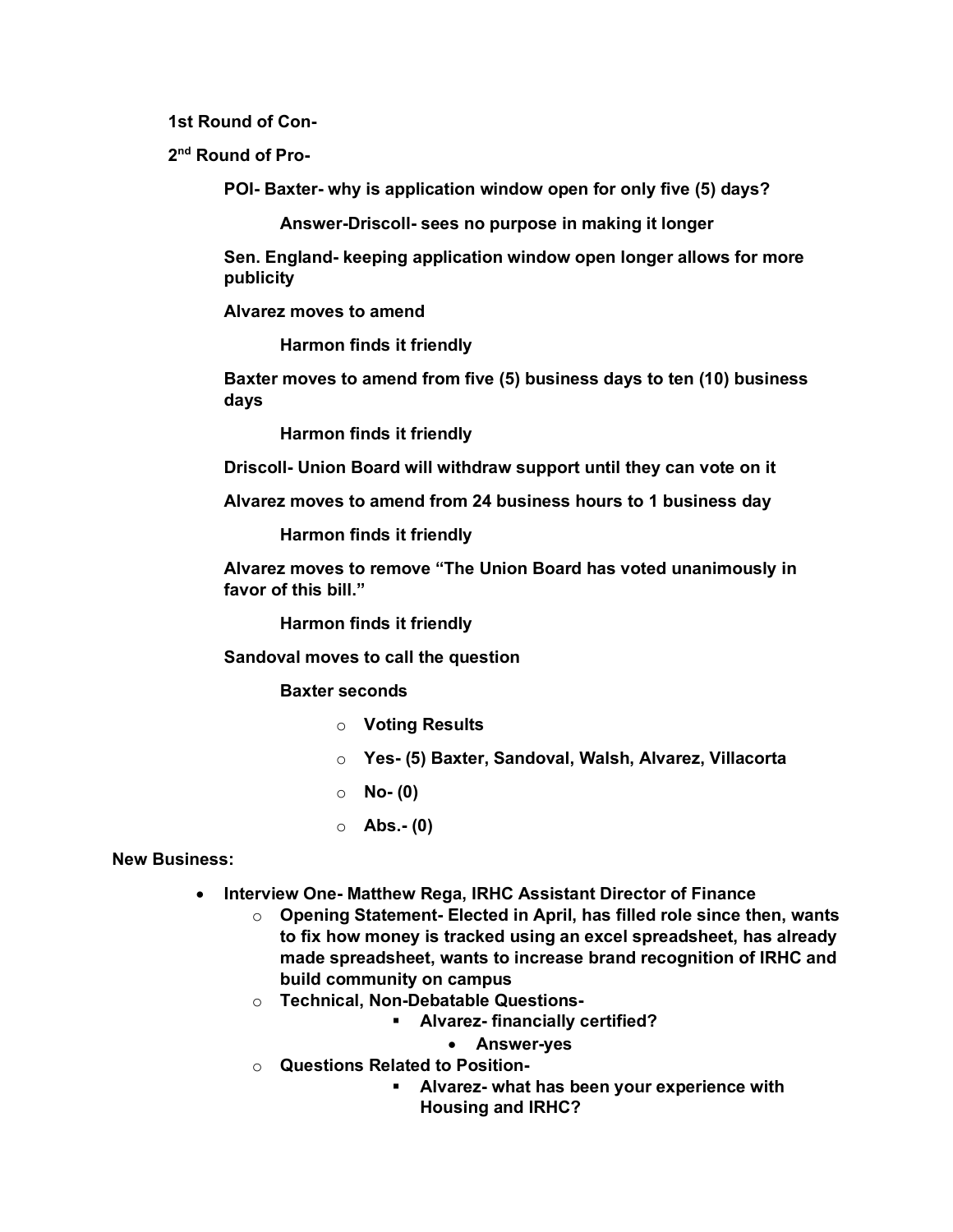- **Answer- IRHC bridges University Housing and the residents, they advocate on their behalf to Housing**
- § **Alvarez- examples of how they advocate?**
	- **Answer- has had meetings with residents about parking, expressed concerns to parking, taking concerns of safety to housing**
- § **Baxter- why did you apply?**
	- **Answer- was previously treasurer of his hall, got to do a similar job on a smaller scale**
- o **Questions of Character-**
	- § **Alvarez- how do you handle conflict?**
		- **Answer- hearing both sides and having a broader perspective**
- o **Other Questions- none**
- o **Closing- was part of budget week, presented for IRHC, has been doing this job since April**
- o **Deliberations**
	- o Roundtable
- § **Call the Question**
	- o **Baxter**
	- o **Sandoval seconds**
- o **Voting Results**
	- o **Yes- (5) Baxter, Sandoval, Alvarez, Walsh, Villacorta**
	- o **No- (0)**
	- o **Abs.- (0)**
- **Interview Two- Caitlin Stevens, OGA Board of Directors**
	- o **Opening Statement- Junior, works at state capitol for CFO in policy and strategic initiatives division, passionate about government**
	- o **Technical, Non-Debatable Questions-**
		- § **Alvarez- Financially certified?**
			- **Answer- yes**
	- o **Questions Related to Position-**
		- § **Baxter- do you see any potential conflicts with current job and OGA?**
			- **Answer- no, mostly bureaucratic work**
		- § **Alvarez- how do you feel you can best balance the interests of the university and the students if they conflict?**
			- **Answer- will advocate for what the students want**
		- § **Alvarez- what do you know about the creation of the legislative agenda and what critiques do you have?**
			- **Answer- more focus on preeminent university**